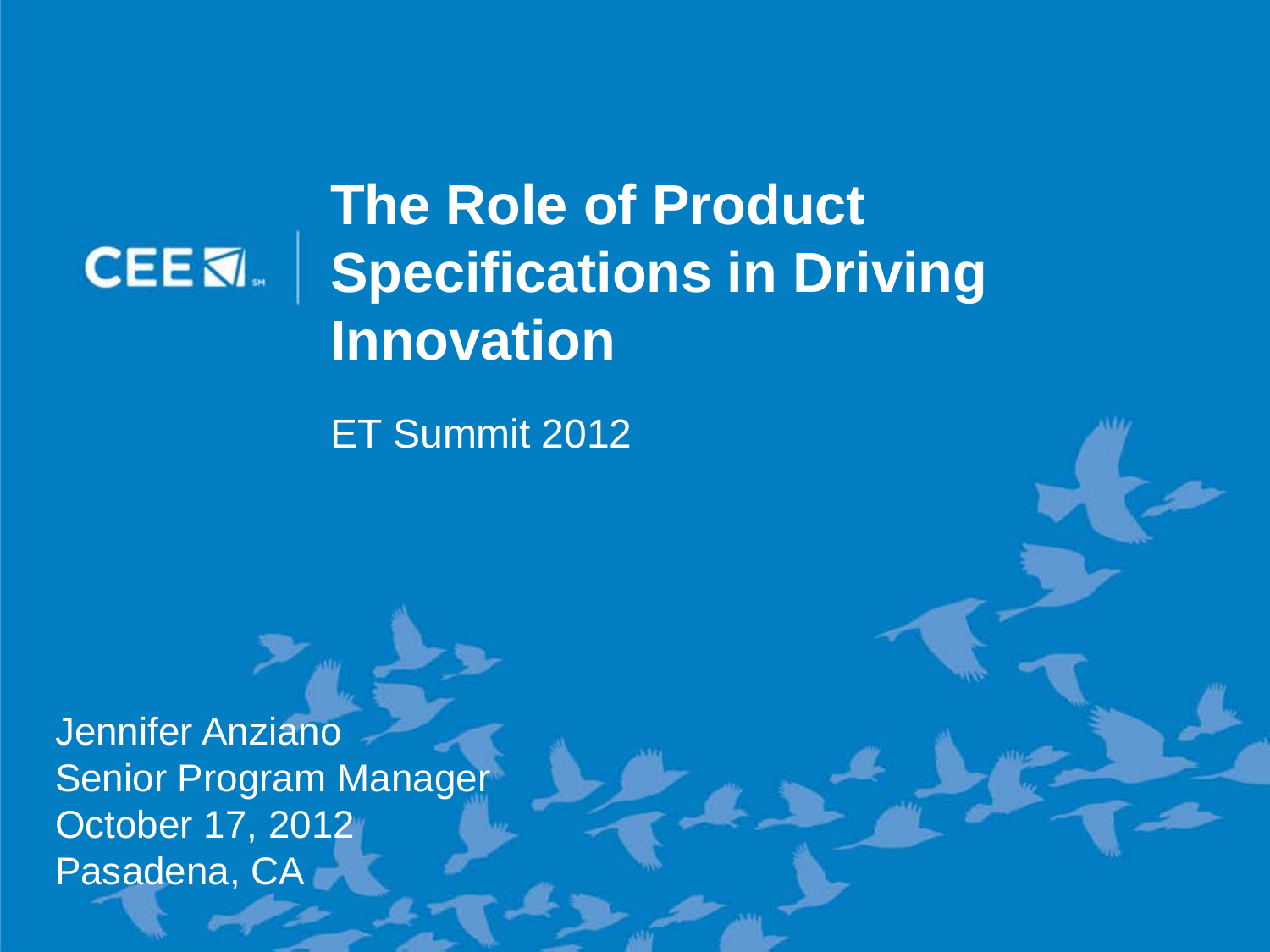## **Session Overview**

**Brief overview of "Innovative" Model** 

### **Presenters**

- John Hurst, VP of Product Marketing for Lennox International Residential Business
- Steve Mesh, LC, IESNA
- Q&A Period

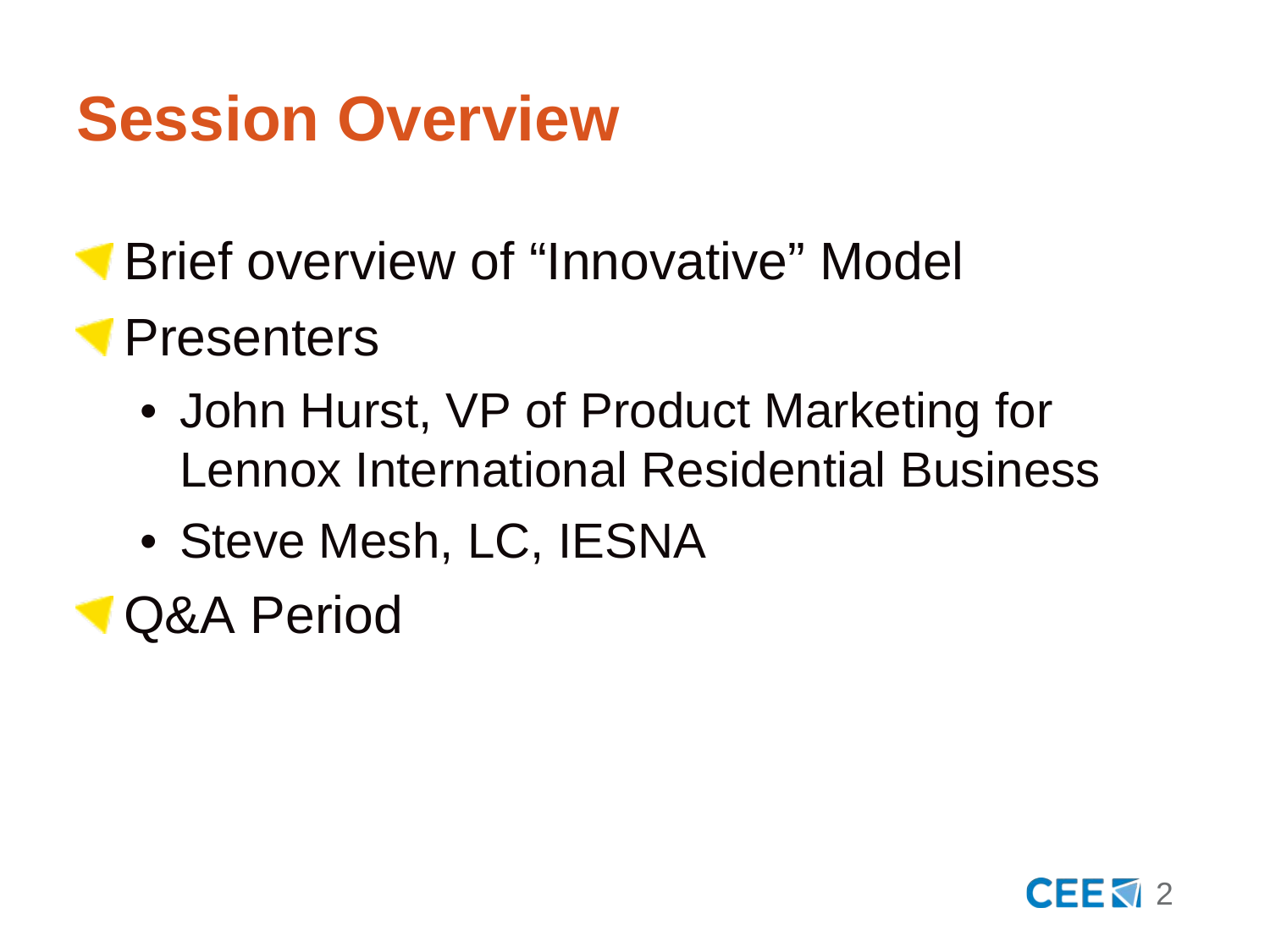# **"Innovative" Models**

#### Golden Carrot™ (SERP)

- Manufacturer competition
- Pool funds
- Secure the design, manufacturer and promotion of a new to the market product (ex: refrigerator)

#### Bulk Procurement

- Encourage competition for new markets or market share
- Potentially alleviate market risk
- Attract attention to issue, sponsors, and winner

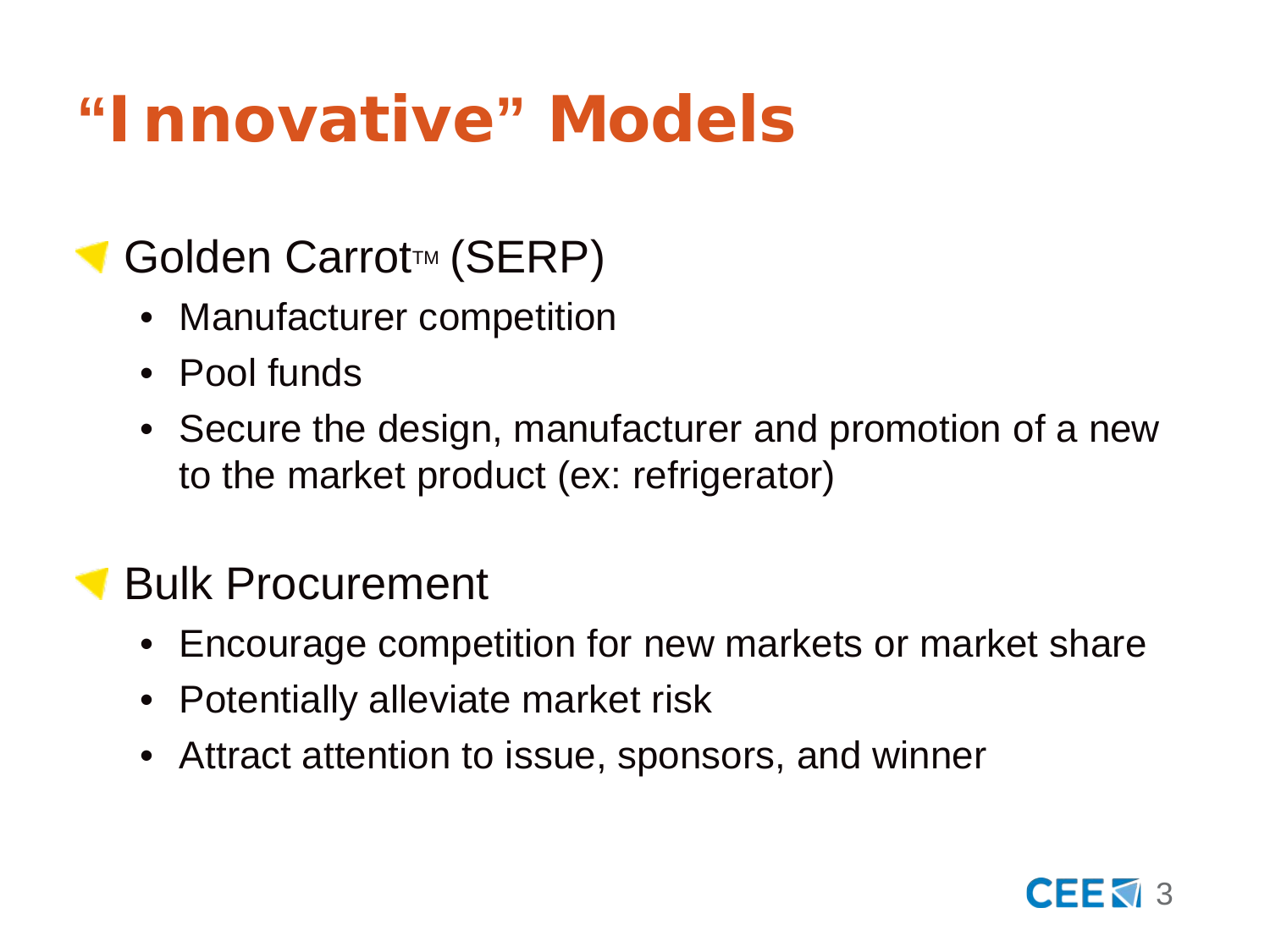### **"Innovative" Models**

Joint Campaigns or Branding (ENERGY STAR)

- Establish credibility of concept and ease of identification
- Create focus on desired issue
- Provide a platform for efficient delivery of messages, tools, etc.
- Provide multi-stakeholder endorsement and communication
- **Common Voluntary Program Components** 
	- Performance specifications and tiers
	- Guidance and messaging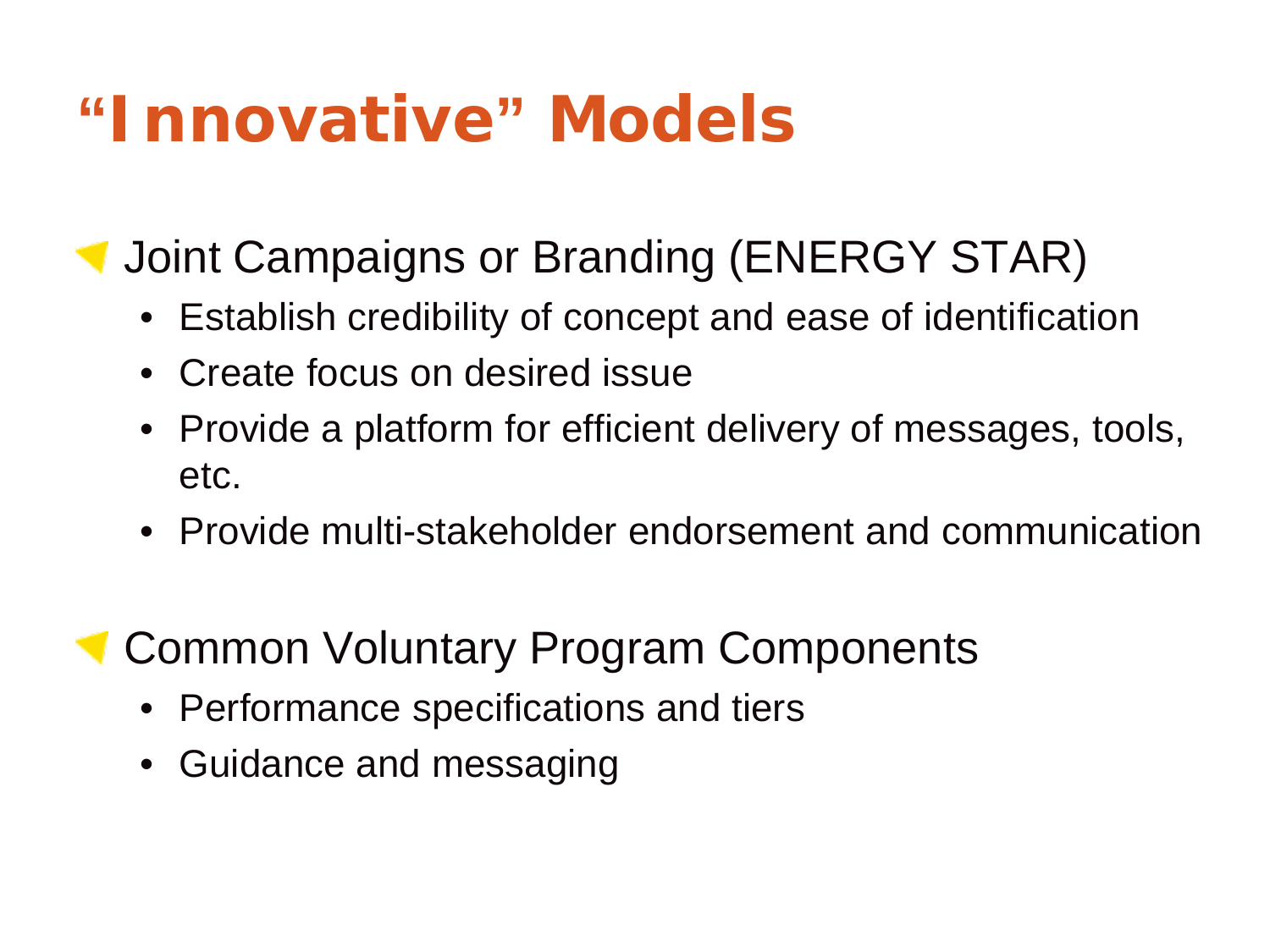## **"Innovative" Models**

Design Competition (Lighting for Tomorrow)

- Encourage development and production
- Attract key market player attention
- Prime the sales and distribution pipeline

#### Design Charrette

- Inform designers of technical capabilities
- Encourage interaction between designers and tech staff
- Emphasize unique properties of technology
- Capture general conclusions on new applications/uses

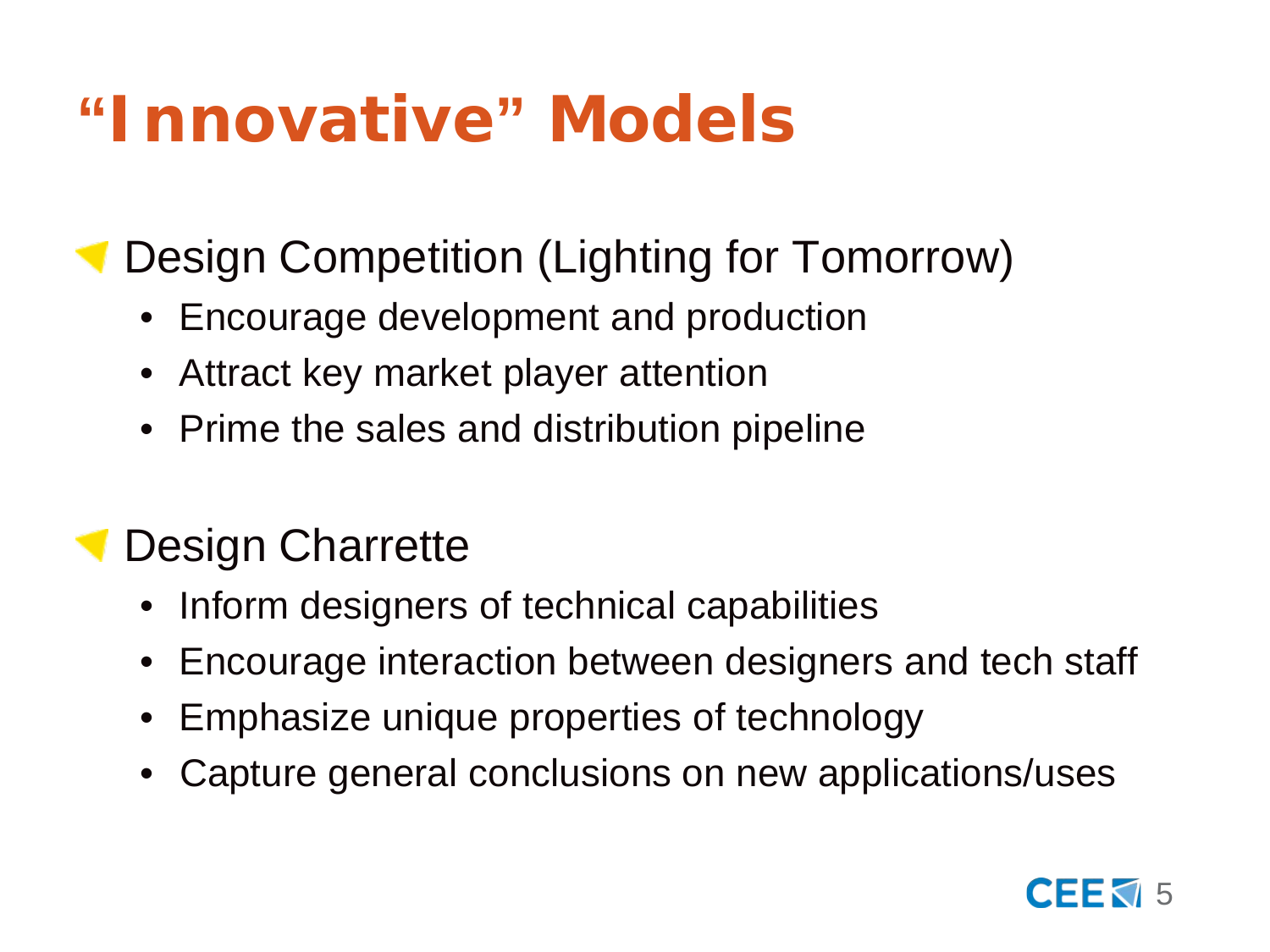# **Choosing the Right Tool for the Task**

There are a variety of considerations, such as:

- Magnitude of savings potential and feasibility of savings
- Desired outcomes and time horizon
- Available assets including expertise or financial resources
- Risk threshold and tolerance for failure
- Level of flexibility vs. restrictions
- Stakeholder circumstances and motivations

A cooperative, inclusive, focused and considered approach is likely to provide significant leverage and minimize detrimental market disruption.